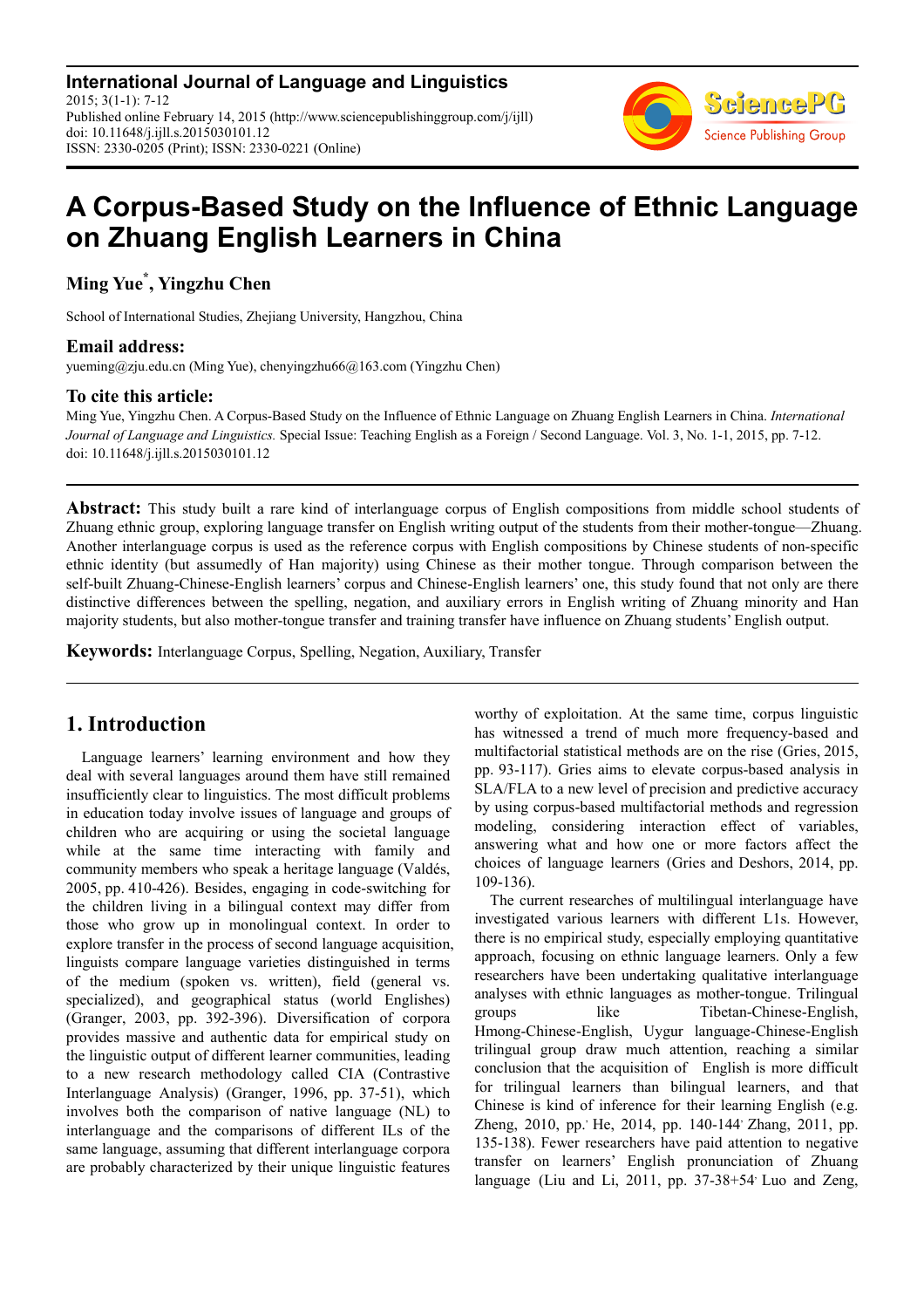2011, pp. 50-53). It can be seen that, the studies of interlanguage of ethnic learners is far legging behind the general interlanguage studies in the world.

Furthermore, specific language outputs, such as spelling, negation, and auxiliary errors of interlanguage corpora have not received adequate exploration. In term of learners' spelling, specific studies focus on the error analysis of this field. The performance of L2 learners in China also arouses interests. Based on the computer-aided error analysis, several findings have been shown in the study of He (He, 2001, pp. 199-205), more than half of the spelling errors of middle school students are related to phonetic errors; consonant errors contribute more than vowel to spelling errors, mainly in final consonants, doubled consonants, consonant cluster; silent letters and weak syllables may also result in spelling errors. This study first provides evidence of the effects of phonetic errors on spelling, and analyses the role of consonants. The spelling errors of regular and dyslexic bilingual Arabic-English students were investigated (Abu-Rabia and Sammour, 2013, pp. 58-68), demonstrating that phonetic errors were more prevalent in Arabic than in English, while semi-phonetic errors were more prevalent in English than in Arabic. In terms of negation and auxiliary, there was a study examining the variable use of the English verb *be* of Hong Kong primary school children, demonstrates that L1 does not play a strong role in transfer, in the use of English be but tends towards developmental aspects of omission and overgeneralization (Lee and Huang, 2004, pp. 211-228). All researches examine Chinese/Arabic as L1s and English as the FL while ignoring the complexity of learners with different mother-dialect/heritage language backgrounds, leaving the error analyses with the interlanguage corpora a bit coarse for their conclusions.

Therefore, this study will stress on one specific ethnic language context, Zhuang, which is the language of Zhuang people, the largest minority ethnicity of China. It is mainly used in Guangxi Zhuang Autonomous Region and southeast part of Yunan province, a member of Tai language of Sino-Tibetan family according to most Chinese linguists, being divided into Southern and Northern dialects (Li and Huang, 2004, pp. 239-256). The Zhuang people have their own language both in oral and written forms, unique culture, living habits, and the ways of thinking. The students grow up in Zhuang-speaking communities and pick up Zhuang as their mother-tongue, learning Chinese in kindergarten or primary school and then starting English courses in middle school, which is different from the most Han students who do not have a multilingual environment. But most Zhuang students have acquired proper Chinese proficiency by the time they enter high school, a situation which allows us to compare them against Han students in term of Chinese transfer on English learning.

By adopting the corpus-based approach, this study intended to explore two written corpora, ZLEC (Zhuang Learner English Corpus) and CLEC (Chinese Learner English Corpus) in two ways: qualitative comparison, observing negative transfer from mother-tongue; quantitative

approach, statistical analysis on a variety of learners' corpora.

Two research questions were put forward as follows:

- Are there any differences of spelling, negation, auxiliary errors between Zhuang-Chinese-English learners' corpus and Chinese-English learners' one?
- If there are differences, what are some of the probable reasons of above phenomena?

In the first section, this paper introduces the Zhuang language community, previous studies, and proposes the research questions. Section 2 is about the method, describing how the corpus data have been collected, tagged and statistically analyzed. The results and discussion are in Sections 3 and 4 Section 5 moves to the conclusion.

## **2. Method**

#### *2.1. Data*

The self-built micro corpus ZLEC (Zhuang Learner English Corpus) collects English written compositions covers 12, 045 words of a Unit Test, which is regularly carried out after finishing teaching and learning of one unit of textbooks. Students participated in the unit test come from two senior high schools, Wuming High School, and Luobo High School, in Wuming County, Guangxi Zhuang Autonomous Region. The title and prompt of the composition is reported in the appendix. After finishing writing the composition, the students were invited to fill out a questionnaire about their language context and their mother-tongue. Then 102 compositions are selected which were written by students in Zhuang as their mother-tongue, and speaking Zhuang at home. Since Chinese is the medium of instruction in the process of learning English for these Zhuang students who usually speak Chinese at school, ZLEC is the interlanguage corpus of trilingual learners (see figure 1).

The reference corpus is a sub-corpus ST2 (senior high school students) of CLEC (Chinese Learner English Corpus) (Gui, 2004, pp. 129-139+216). CLEC is a professional corpus that covers over 1.19 million words of written compositions at different levels of English as Foreign Language learners in China. The ST2 covers 208, 088 words and involves a diversified and varied coverage of written essays from students whose mother-tongue is Chinese. Different from ZLEC, Chinese is the mother-tongue as well as the medium language in the process of learning by the learners in CLEC. That is, CLEC is the interlanguage corpus of bilingual learners (see Figure 1).



*Figure 1. Interlanguage corpora used in this study*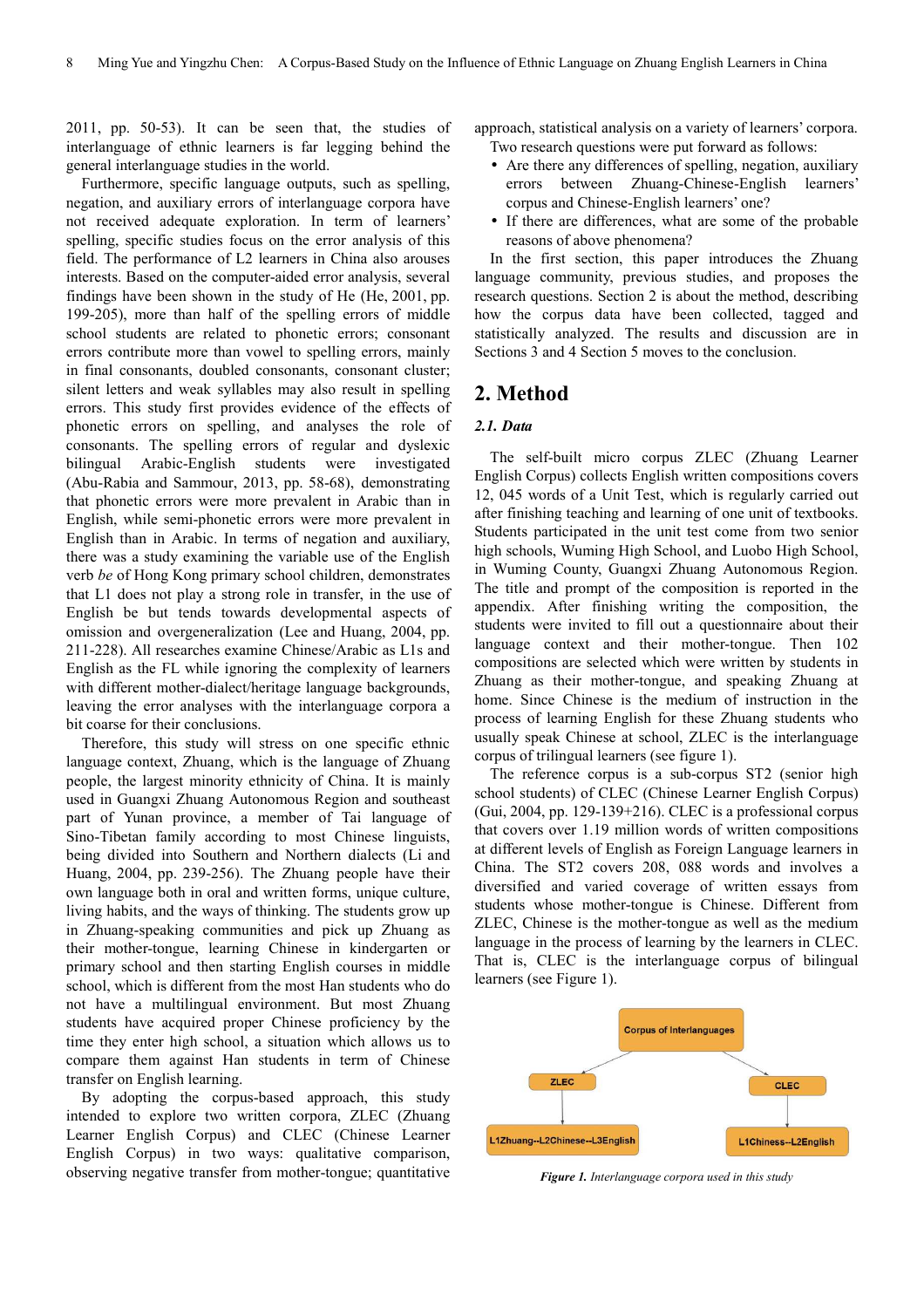#### *2.2. Annotation*

In order to ensure accuracy of data retrieval, obvious spelling errors are tagged with the correct forms in clean texts. For instance, the original spelling is 'activteis', (activities) are tagged after the original word. ZLEC follows the tagging categories of CLEC.

CLEC-ST2 is error-tagged, with 11 general types of errors, more than 60 sub-types of errors are constructed by square brackets enclosed letters such as (fml), (vp6), (np4), which represent errors in spelling, tense, case in the whole corpora.

In order to better describe the unique error types in ZLEC, (Za) represents auxiliary errors, including misuse of auxiliary, lacking auxiliary and overuse of auxiliary; and (Zn) represents negation errors, including inversion of word order, misuse of negation auxiliary, etc..

A corpus analysis toolkit for concordancing and text analysis, ANTCONC 3.2.4 (Anthony, 2004, pp. 7 - 13) is applied for data retrieval.

#### *2.3. Statistical Analysis*

Error rates are calculated based on the number of the frequency of each type of error, and the occurrence of this kind of phenomenon. Since our study is based on the samples of 102 compositions which are relatively small, we could not for the moment get a variety of linguistic points for analysis. So we focus on three general kinds of errors: spelling, negation and auxiliaries, which were the key foci in the unit test from which we collected our corpus data. For spelling, the occurrence of "help" and "hope" divided by frequency of mixture between letters d-p is spelling error rates of this type. In addition, in negation errors and occurrence of auxiliary verbs in negative sentences divided by the number of wrong choice of auxiliary verbs is the error rates. Finally, in auxiliary errors, the total number of all forms of "be" divided by the number of misuse or lacking of "be" equals the percentage.

## **3. Results**

#### *3.1. Spelling Errors*

The retrieval results show the differences in spelling errors between ZLEC and CLEC-ST2. The four typical types of spelling errors are as follows:

Type 1, mixture between letters d-p, for example, 'help' was written as 'held', 'hope' was written as 'hold'. As shown in Table 1, this type of spelling error exists twice in ZLEC, accounting for 8.2% error rates, on the contrary, 0 frequency in CLEC-ST2.

Type 2, mixture between letters k-d, the only error of this type is written 'forwark' as 'forward'. The results presenting error rates are 3.8% and 0%, respectively in ZLEC and CLEC-ST2.

Type 3, mixture between letters k-g is the main errors among the four types. The mixture of 'think' and 'thing' exist in the two corpora. Table 1 summarizes the error frequency 3

plus 6 equals 9, all together occupies 21.2% of error rate. There are 5 errors of this kind shown in CLEC-ST2, however, the error rate is 1.5%, distinctively lower than ZLEC.

Type 4, mixture between letters l-r, the example of this error is 'allow' was written as 'arrow'. Three 'arrow' are retrieved as wrong spelling in ZLEC. Conversely, no 'arrows' are used as 'allow' in CLEC-ST2, and the error rates in the two corpora are 2.6% and 0%.

*Table 1. Spelling Errors* 

| <b>Error Type Corpus</b> |             |                |     | <b>Frequency Occurrence Error Rate (%)</b> |
|--------------------------|-------------|----------------|-----|--------------------------------------------|
| $d-p$                    | <b>ZLEC</b> | $\overline{2}$ | 244 | 8.2                                        |
|                          | CLEC-ST2    | $\Omega$       | 390 | $\theta$                                   |
| k-d                      | <b>ZLEC</b> |                | 26  | 3.8                                        |
|                          | CLEC-ST2    | $\Omega$       | 12  | $\theta$                                   |
| $k-g$                    | <b>ZLEC</b> | 3              | 31  | 9.7                                        |
|                          | CLEC-ST2    | 3              | 363 | 0.8                                        |
| $g-k$                    | <b>ZLEC</b> | 6              | 33  | 18                                         |
|                          | CLEC-ST2    | 2              | 281 | 0.7                                        |
|                          | <b>ZLEC</b> | 3              | 113 | 2.6                                        |
| $l-r$                    | CLEC-ST2    | $\Omega$       | 6   |                                            |

#### *3.2. Negation Errors*

After retrieving all the forms of negation, for instance, not, no, am not, is not, isn't, are not, aren't, do not, don't, mustn't, etc. It is found that the errors of negation of ZLEC are evident. Specifically, auxiliary choice and auxiliary verbs order in negative sentences are frequently employed improperly. As shown in the table, there are four types of errors in negative sentences with auxiliary verbs.

Type 1, Wrong choice of auxiliary verbs in negative sentences. The typical example is "they aren't give me personal time". Obviously, don't should be the proper choice rather than aren't in this context. The results show the wrong choice of auxiliary verbs accounting for 1.8% error rates in ZLEC, on the contrary, 0 frequency in CLEC-ST2.

Type 2, Lacking of auxiliary verbs in negative sentences. This type of error also does not be retrieved in CLEC-ST2, but being found in ZLEC, for instance, "I not get along well will my parents". Auxiliary verb "am" is missing in the sentence. The frequency of lacking auxiliary verbs is 17 out of 329.

Type 3, Improper order of auxiliary verbs in negative sentences. In the sentence "I get don't along well with my parents", the order of "get" and "don't" need to reverse. This kind of error is categorized into type 3, improper order. Table 2 summarzing the error frequency is 3, which occupies 0.9% of error rate. There is no error of this kind shown in CLEC-ST2.

Type 4, Redundancy of auxiliary verbs in negative sentences. The example of this error is "they are doesn't allow me to join social activities". It can be seen clearly that "are" is unnecessary in this sentence. 5 error of this kind are retrieved in ZLEC. Conversely, zero frequency in CLEC-ST2.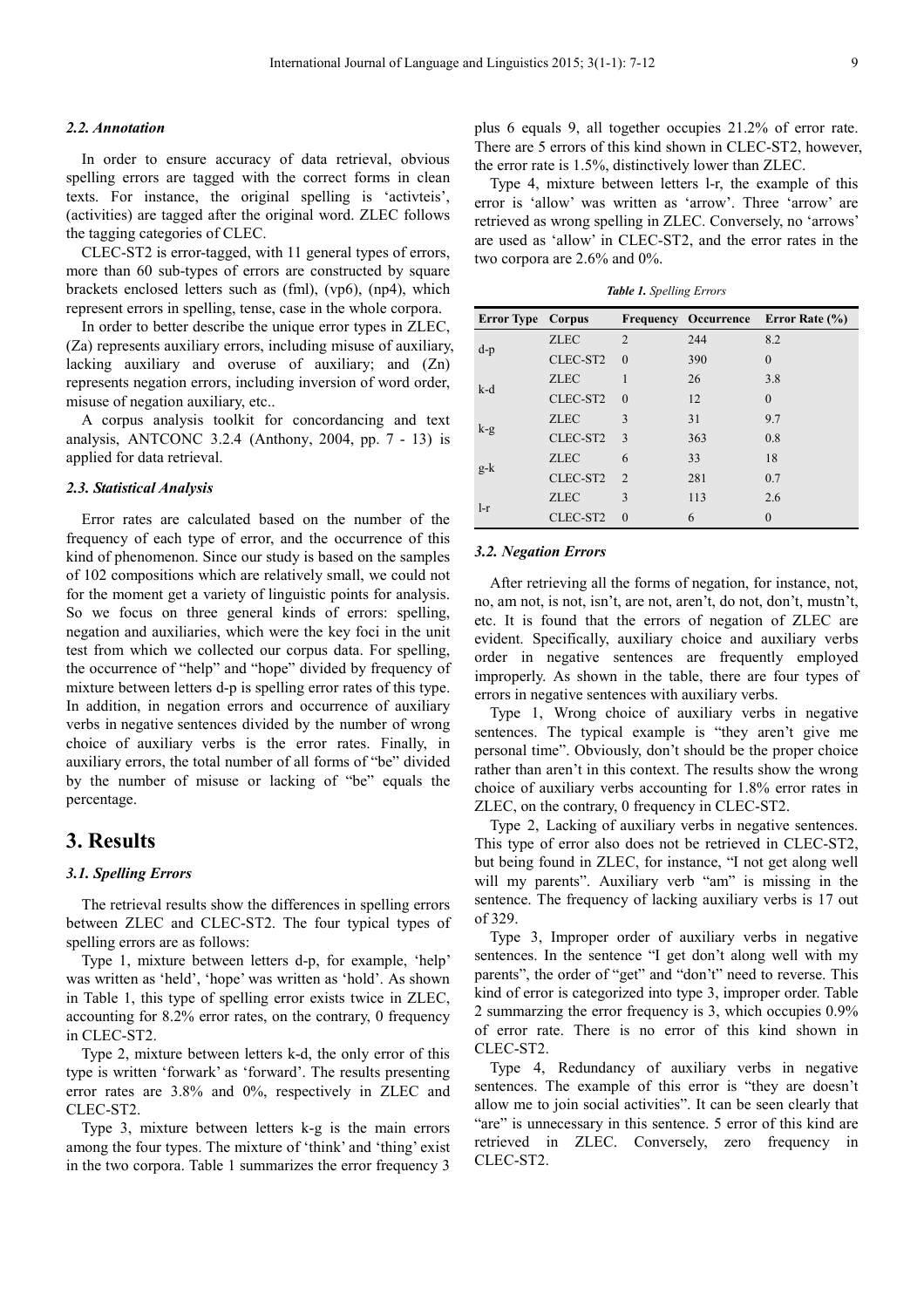| Corpus      |    |                                                      | <b>Error Rate</b><br>(%)    |
|-------------|----|------------------------------------------------------|-----------------------------|
| <b>ZLEC</b> | 6  | 329                                                  | 1.8                         |
|             |    | 1960                                                 | $\Omega$                    |
| <b>ZLEC</b> | 17 | 329                                                  | 5.2                         |
|             |    | 1960                                                 | $\Omega$                    |
| <b>ZLEC</b> | 3  | 329                                                  | 0.9                         |
|             |    | 1960                                                 | $\theta$                    |
| <b>ZLEC</b> | 5  | 329                                                  | 1.5                         |
|             |    | 1960                                                 | $\Omega$                    |
|             |    | CLEC-ST2 0<br>CLEC-ST2 0<br>CLEC-ST2 0<br>CLEC-ST2 0 | <b>Frequency Occurrence</b> |

*Table 2. Negation Errors in ZELC and CLEC* 

#### *3.3. Auxiliary Errors*

Auxiliary verbs in declarative sentences are retrieved based on the three categories, be, do and have, including misuse, overuse, and underuse of these auxiliary verbs. The auxiliary verbs in interrogative sentences and in negative sentences are not discussed due to few numbers of interrogative sentences, and auxiliary verbs have been calculated in 3.2.

The retrieve results show no "do" and "have" errors in declarative sentences. But "be" is misused in this type of error, for instance, "We are have different opinions…" and "It is let me upset very much…" can be taken as example of this type of error. It can be found in Table 3 that "be" errors appeared 10 times in compositions in ZLEC, occupying 3.7% error rates; however, only 4 out of 8125 in CLEC-ST2, occupying 0.049%.

*Table 3. Auxiliary Errors* 

| Error<br><b>Type</b> | Corpus      | Frequency | Occurrence | <b>Error Rate</b><br>$\frac{1}{2}$ |
|----------------------|-------------|-----------|------------|------------------------------------|
| Be                   | <b>ZLEC</b> | . O       | 270        | 3.7                                |
|                      | CLEC-ST2    |           | 8125       | 0.049                              |

## **4. Discussion**

The results of the present study directly answer our first research question "Are there any differences of spelling, negation, auxiliary errors between Zhuang-Chinese-English learners' corpus and Chinese-English learners's one?" The three types of errors and sub-type errors all show difference with various degrees in ZLEC and CLEC. Generally speaking, the error rates of spelling, negation, auxiliary of ZLEC are much higher than CLEC. It is worth noticing that some sub-types of errors appear zero frequency in CLEC, while appear 1 up to 50 frequency in ZLEC. The variable of errors from Zhuang-Chinese-English learners and Chinese-English ones learners in English writing could be accounted for in terms of L1 transfer, and training transfer. The reasons can respond to our second research question.

#### *4.1. L1 Transfer*

The interlanguage spelling, negation, auxiliary in our

findings seem to indicate some influence from learners' L1, namely Zhuang and Chinese.

First of all, phonetic differences in Zhuang, Chinese and English play a key role in spelling errors. Certain types of spelling errors in ZLEC occurred as a result of the Zhang consonant system. The findings demonstrate that misspellings represent most of the consonant phonemes of the target words. One possible explanation for the distinctiveness between the frequency and error rates of ZLEC and CLEC-ST2 is that there is no voiceless plosive consonants /p/, /t/, /k/ in Zhuang language (Wei, 2011, pp. 166), especially in Northern Zhuang, whereas both Chinese and English have. It is a barrier for Zhuang students to pronounce /p/, /t/, /k/ correctly, and to distinguish the pairs of consonant /b/ from /p/, /d/ from /t/, and /g/ from /k/. The accuracy and rules will directly affect the spelling and memory of vocabulary, therefore, pronunciation and spelling have close relationship (Zhang, 2011, pp. 228-229). In addition, more misspellings in ZLEC occur as a result of the mixture of  $\vert r \vert$  and  $\vert r \vert$ . The omission of voiced consonant  $\vert r \vert$  in Zhuang consonant system will contribute to the mixture of /l/ and /r/ (Peng and Huang, 2011, pp. 73-74), while Chinese and English do have /r/. The certain type of spelling errors may occur in those students with low mastery of the target language. A reflection of the negative effect of lacking certain consonants can be found in the result showing frequency of three types of misspellings and the gap of nearly 20 percentages in error rate of the substitution between letters k-d.

Secondly, negation pattern reflects the grammar feature of the mother-tongue. The errors in negative sentence in ZLEC and CLEC present huge difference, indicating far lower proficiency of negation pattern among Zhuang students. In Chinese and English, the position of negation adverbs is in front of predicate verbs. However, there are three sequences of negation adverbs in Zhuang, V+Neg, Neg1+V+Neg2, and Neg+V (Li and Wu, 2008, pp. 37-39), which represent three stages of the development of negation pattern of this ethnic language. That is to say, negation adverbs can be put in advance, or after predicate verbs, or double negation adverbs with one in advance and the other after predicate verbs. This structure of Zhuang, different from Chinese and English, confuses Zhuang-Chinese-English learners when they try to express negative patterns.

Thirdly, the statistics of table 3 demonstrate the usage of auxiliary that might be a difficult point for Zhuang-Chinese-English learners rather than Chinese-English ones. Differ from Zhuang and Chinese, the grammatical relationship among words in English depends on morphological changes, particularly, conveying verbs tense, voice and aspect with auxiliary and modal verbs. Nevertheless, the grammatical relationship among words in Zhuang and Chinese depends not on morphological changes, but on notional words, functional words or particle, and syntactic methods (Ruan, 2010, pp. 446-447). The point is, both of Zhuang and Chinese using similar way of expressing grammatical changes but produce different output of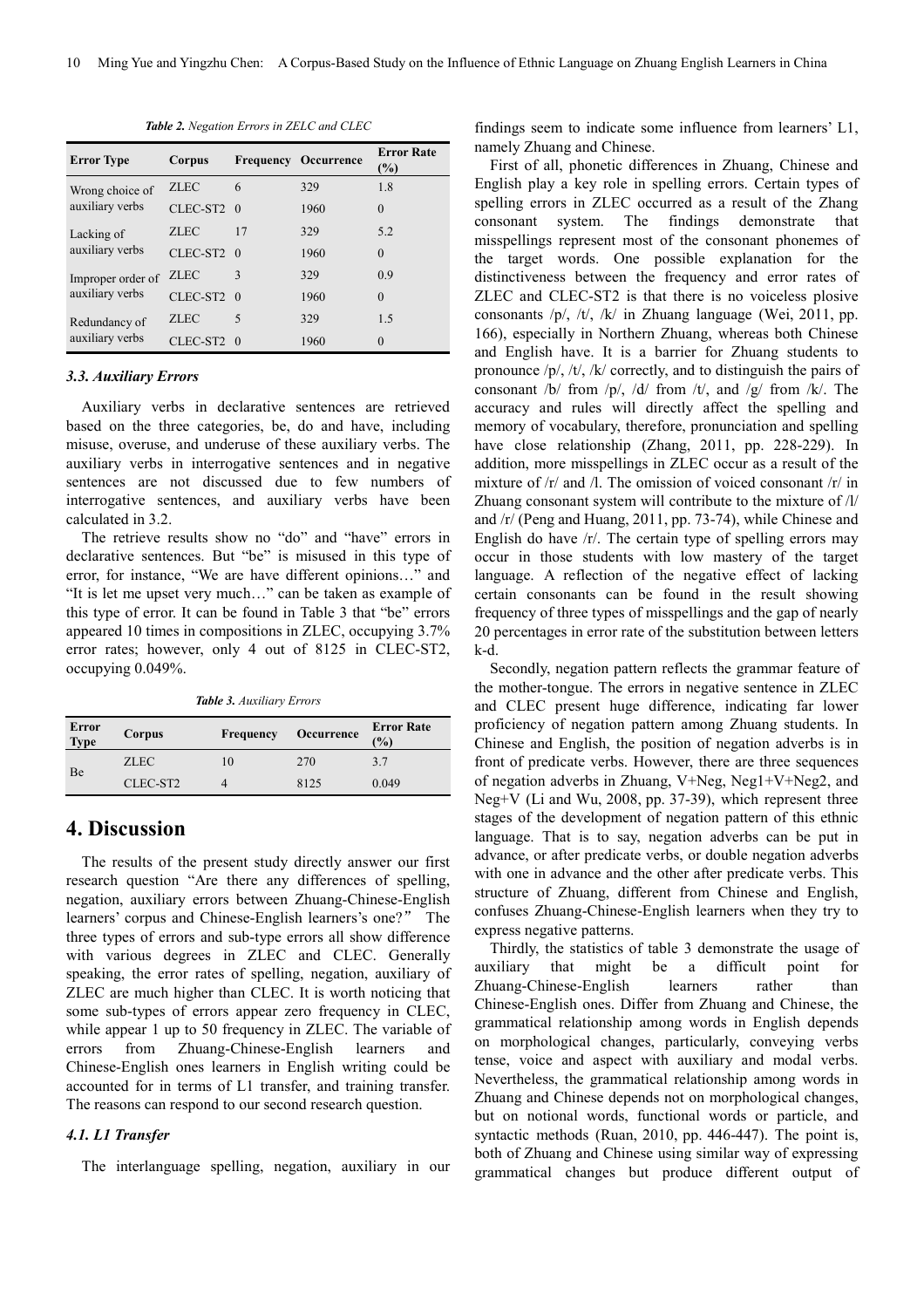auxiliary error rates, which would be explained in next reason.

#### *4.2. Training Transfer*

In considering how these errors may be accounted for, input factors in students' learning environment related to students' daily access to the written English language and teachers' instruction probably affect their output. Since ZLEC is produced by Unit Test of Zhuang middle school students, they follow textbooks and teachers' requirements in this study with no exception. A further search into the children's school textbooks led us to discover that the children's learning environment and conditions for learning (textbook input and transfer of training) could play an equally significant role. Another research specialized in teachers' knowledge and decision of three verbs with the results that students' expression in English writing appear to be a connection with teachers' knowledge structure (Yang, 2006, pp. 110-115). Besides, students tend to follow task prompts without creating, and even simply translating the main idea of the prompts in this type of time-limited practice. Therefore, some Chinese structures will directly influence students' English writing. Furthermore, unbalanced education level, particularly faculty resource in different areas in China has long been criticized, leading to great teachers rush into first and second-tier cities, and lack of qualified teachers in remote rural areas. Wuming County is this kind of remote area where students start learning English from middle school, while most students in other parts of China start their English course from primary school and ever some of them from kindergarten. The fact that having less learning time and learning later might explain the data of high error rates of ZLEC than of CLEC.

## **5. Conclusion**

Based on the comparative study between the learners' corpora of minority and majority ethnic groups, we find that the acquisition/ learning of English spelling, negation and auxiliary is different between Zhuang-Chinese-English learners and Chinese-English ones with a gap in error rates of the three types. L1 transfer, including phonetic rules and grammatical rules of three languages, might be the main factor contributed to higher error rates form ZLEC compared with CLEC, and the training transfer should not be neglected due to students' exposure to textbook, teacher's guidance and task prompts.

Although our interpretation on the sample of 102 compositions by Zhuang learners and on their self-reported mother-tongue proficiency should be shown with caution, this is to the best of our knowledge, the first serious study using learners' corpus to explore how children are acquiring the English language while at the same time interacting with family speaking the Zhuang heritage language and with community members speaking the Chinese as their second language.

For future work, more data needed to be collected from the

Zhuang minority learners. And the samples of Han students with Chinese in the same class with the Zhuang students would be gathered to build a closer reference corpus with little background differences other than their mother tongues. A significance test would also be applied to the data analysis and also to the questionnaire of mother-tongue proficiency for sounder statistical conclusions.

## **Appendix**

Title: A Letter to Psychologist

Pretend you were Lihua. You are upset due to the relationship with your parents. You are required to write a letter for help.

- 1. Express your intention;
- 2. Argue with your parents very often;
- 3. No personal space, no free choice
- 4. Want to get help

(The above title and prompt are given to the students in Chinese)

## **References**

- [1] Valdés, G. Bilingualism, heritage language learners, and SLA research: Opportunities lost or seized? *The Modern Language Journal*, vol. 89.3, 2005. pp. 410-426.
- [2] Granger, S. The International Corpus of Learner English: A New Resource for Foreign Language Learning and Teaching and Second Language Acquisition Research*. TESOL Quarterly*, vol. 24.2, 2003. pp. 392-396.
- [3] Granger, S.. "From CA to CIA and back: An integrated approach to computerized bilingual and learner corpora. 37-51, 1996.
- [4] Gries, S. T. Some Current Quantitative Problems in Corpus Linguistics and a Sketch of Some Solutions*. Language and Linguistics*, vol. 16.1, 2015. pp. 93-117.
- [5] Gries, S. T. & Deshors, S. C. Using regressions to explore deviations between corpus data and a standard/target: two suggestions*. Corpora*, vol. 9.1, 2014. pp. 109-136.
- [6] Zheng, L. The Development of Metalinguistic Awareness of Hmong Learners in Third Language Acqusition. Doctoral Dissertation, Southwest University, 2010.
- He, X. On the Transfer in Third L anguage Acquisition: A Case Study of Tibetan Undergraduates' English Vocabulary Learning in Sichuan Province*. Foreign Language and Literature*, vol.01, 2014. pp. 140-144.
- [8] Zhang, C. Third Language Acquisiton and the Implication for English Teaching of Mongolian Middle School Students*. Chinese Journal (Foreign Laugage Teaching and Education)*, vol.11, 2011. pp. 135-138.
- [9] Liu, M. & Li, Y. A Study of the Influence of Mother-tongue for English Pronunciation of Zhuang College Students*. Guangxi Education*, vol.21, 2011. pp. 37-38+54.
- [10] Luo, H. & Zeng, J. An Analysis of the Negative Transfer of Mother Tongue on English Pronunciation of Chuang College Students*. English Square*, vol.Z4, 2011. pp. 50-53.